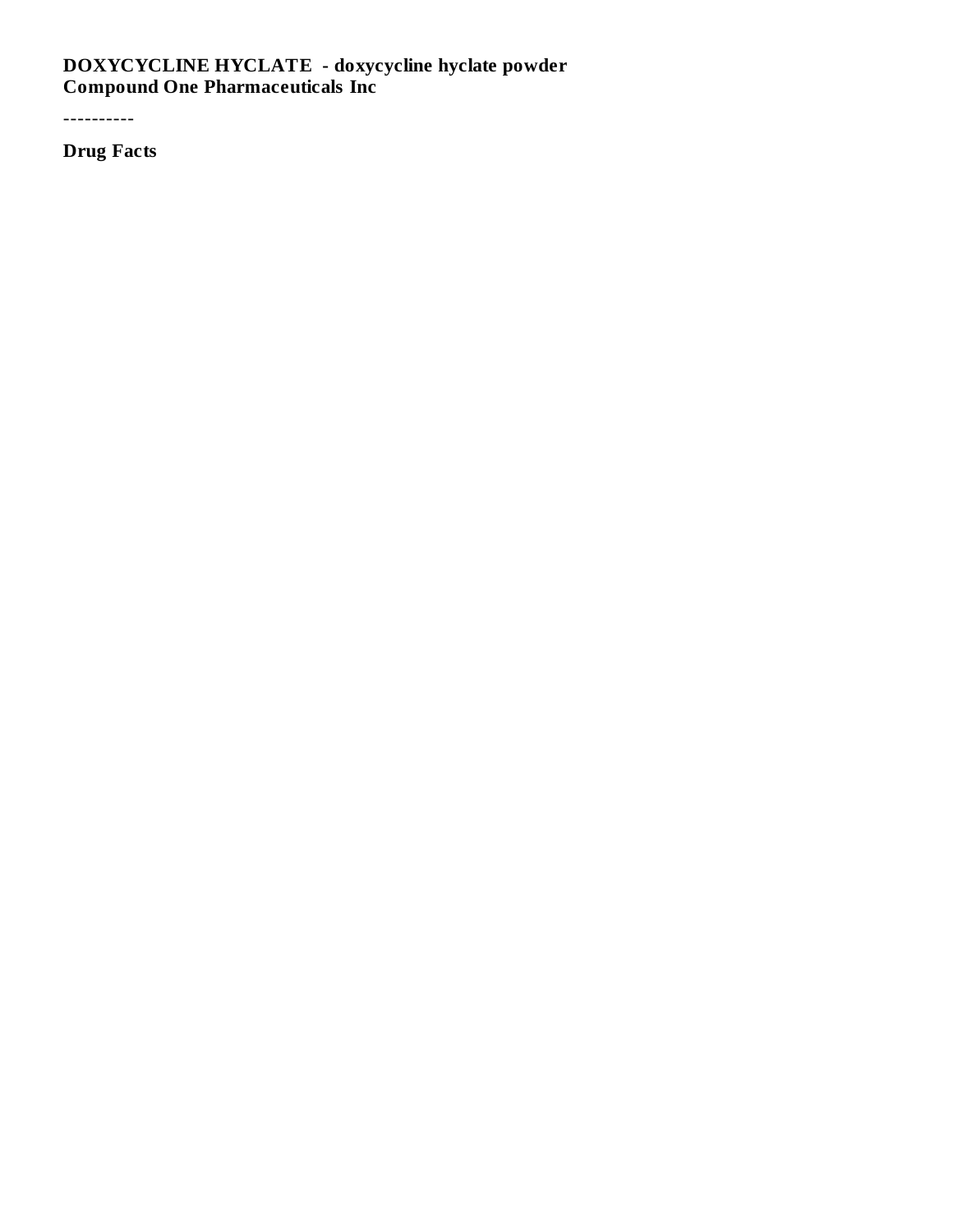DESCRIPTION: Yellow crystalline powder

STORAGE: Keep container tightly closed in a dry and wellventilated place. Recommended storage temperature: 2-8°C

### **DOXYCYCLINE HYCLATE**

Caution: Not For Human Use

#### $25$  Kg

For use and distribution in prescription compounding, manufacturing, processing or repacking only, in accordance with FDA regulations and applicable law.

## NDC 58645-005-01

|                                             |  | Lot: 1303063                   |  |  |
|---------------------------------------------|--|--------------------------------|--|--|
| Packed by Compound One Pharmaceuticals Inc. |  | Exp: February 19, 2017         |  |  |
| Toronto, ON, Canada                         |  | CAS: 69004-04-2                |  |  |
|                                             |  | See Material Safety Data Sheet |  |  |